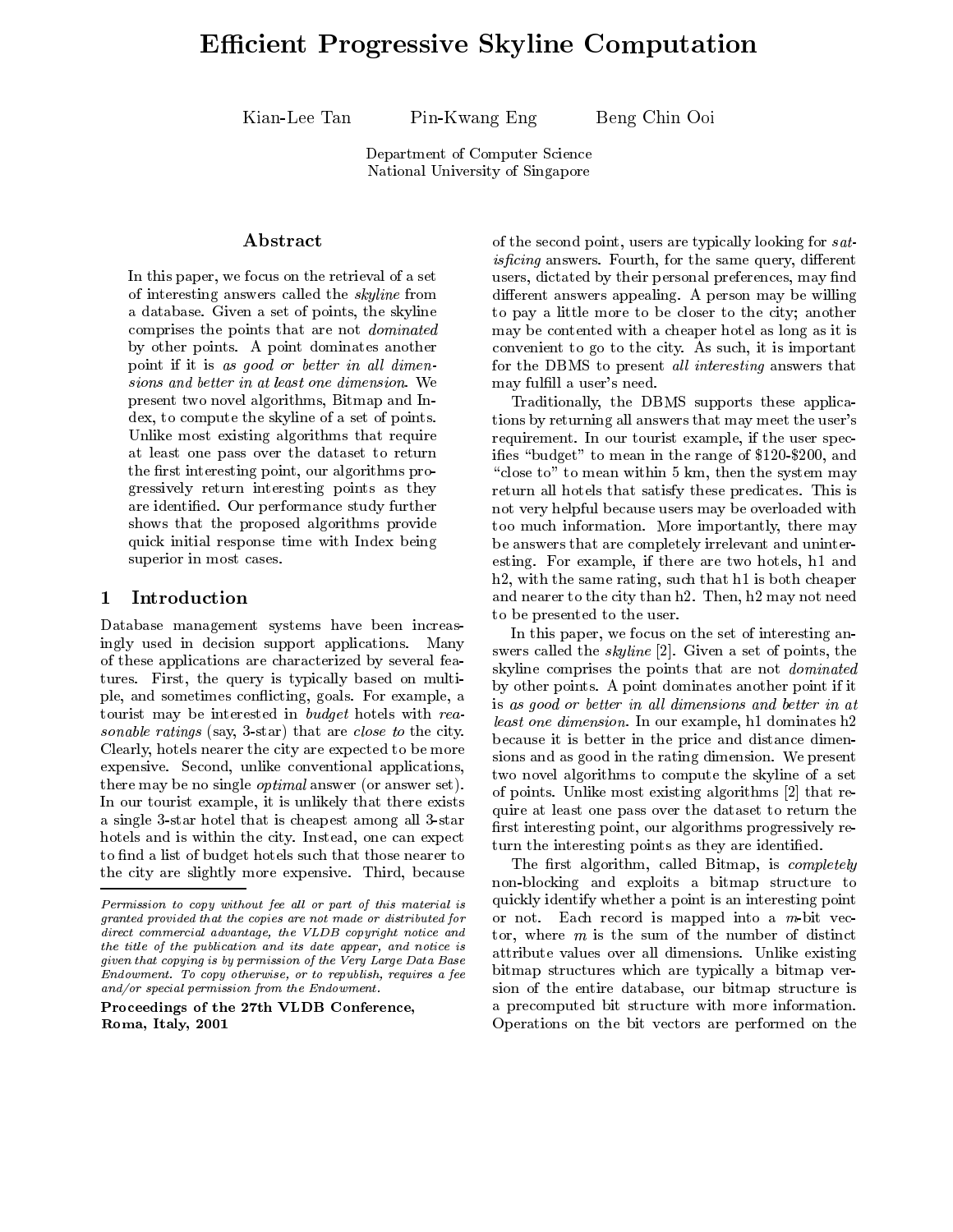bit-slices derived from the vectors. Because bitwise operations are fast, and the precomputed information bounds the number of bit-slices that need to be examined, we can efficiently determine whether a point is an interesting point or not.

The second method, Index, exploits a transformation mechanism and a B+ -tree index to return skyline points in batches. Essentially, each point is transformed into a single dimensional space, and stored in a B+-tree structure. Moreover, points with some common features (same mapping value) are clustered together. The sort order in the transformed space allows us to examine points that are likely candidates to be skyline points first. Moreover, it also allows us to prune away points that are clearly dominated by some other points. By processing points with thecommon features collectively, we can determine the skyline points in bursts.

We implemented the proposed algorithms and evaluated their performance against three recently proposed algorithms. Our results show that the proposed schemes provide short initial response time and return interesting answers very quickly. Moreover, both schemes can also outperform the existing techniques in terms of total response time. While Index is superior in most cases, Bitmap performs well when the number of distinct values per dimension is small.

The rest of this paper is organized as follows. In the next section, we review the skyline operator and existing algorithms that compute the skyline. In Section 3, we present the bitmap-based and index-based approaches to support progressive computation of skyline. Section 4 reports a performance study that evaluates the proposed schemes against existing algorithms, and finally, we conclude in Section 5.

#### $\bf{2}$ The Skyline Operator

In [2], Borzsonyi et. al. extended SQL's SELECT statement by an optional SKYLINE OF clause. The SKYLINE OF clause is evaluated after the SELECT ... FROM ... WHERE ... GROUP BY ... HAVING ... part of the query, but before the ORDER BY clause (and STOP AFTER if supported). The SKYLINE OF clause selects all interesting records, i.e., records that are not dominated by other records. Formally, a tuple  $p =$  $(p_1,\ldots,p_k,p_{k+1},\ldots,p_l,p_{l+1},\ldots,p_m,p_{m+1},\ldots,p_n)$  $=$  $(q_1,\ldots,q_k, q_{k+1},\ldots,q_l, q_{l+1},\ldots,q_m, q_{m+1},\ldots,q_n)$ for a Skyline query

$$
\begin{array}{ll}\texttt{SKYLINE OF} & d_1\texttt{MIN}, \dots, d_k\texttt{MIN},\\ & d_{k+1}\texttt{MAX}, \dots, d_l\texttt{MAX},\\ & d_{l+1}\texttt{DIFF}, \dots, d_m\texttt{DIFF}\end{array}
$$

if the following three conditions hold:

 $p_i \le q_i$  for all  $i = 1,\ldots,k$  $p_i \ge q_i$  for all  $i = k + 1, \ldots, l$  $p_i = q_i$  for all  $i = l + 1, \ldots, m$ 

In the SKYLINE OF clause, the MIN and MAX annotations mean that the corresponding dimensions should be minimized and maximized respectively, and the DIFF annotation denotes that two records with different values in the dimension may both be part of the skyline.

In our tourist example where both the price and distance are to be minimized, the query can be written in SQL as follows:

```
SELECT *
FROM hotels
WHERE rating > 2
SKYLINE OF price MIN, distance MIN;
```
where hotels(hotelid, address, typeOfRoom, rating, price, distance) is a relation on hotel information, rating represents the rating of the hotel (here, we assume its type is integer, and the value represents the number of stars), price captures the room rates, and distance indicates the distance from the hotel to the city. Should the user wants to maximize the value of an attribute (e.g., one may want to maximize the rating), then the MAX annotation can be used. Similarly, the user may use the DIFF annotation to indicate that two records with different room types are acceptable.

Computing the skyline of a set of points is also known as the maximum vector problem [1, 6]. Early works on solving the maximum vector problem typically assume that the points fit into the main memory. Algorithms devised include divide-and-conquer paradigm [1], parallel algorithms [8, 9] and those that are specically designed to target at 2 or very large number of dimensions [4]. For the rest of this section, we shall review three techniques that were proposed in the context of database applications in [2]. These are the three schemes that we shall compare with in our performance study.

### Block Nested Loops Algorithm

dominates another tuple  $q =$  each iteration, a window of incomparable records are The block nested loops algorithm [2] is an iterative algorithm that repeatedly scans a setof records. In kept in the main memory. When a record  $p$  is read from the input relation,  $p$  is compared with the records in the window. There are three possible outcomes:

> 1. If  $p$  is dominated by a record in the window, it means that  $p$  cannot be in the skyline. Thus,  $p$  is discarded.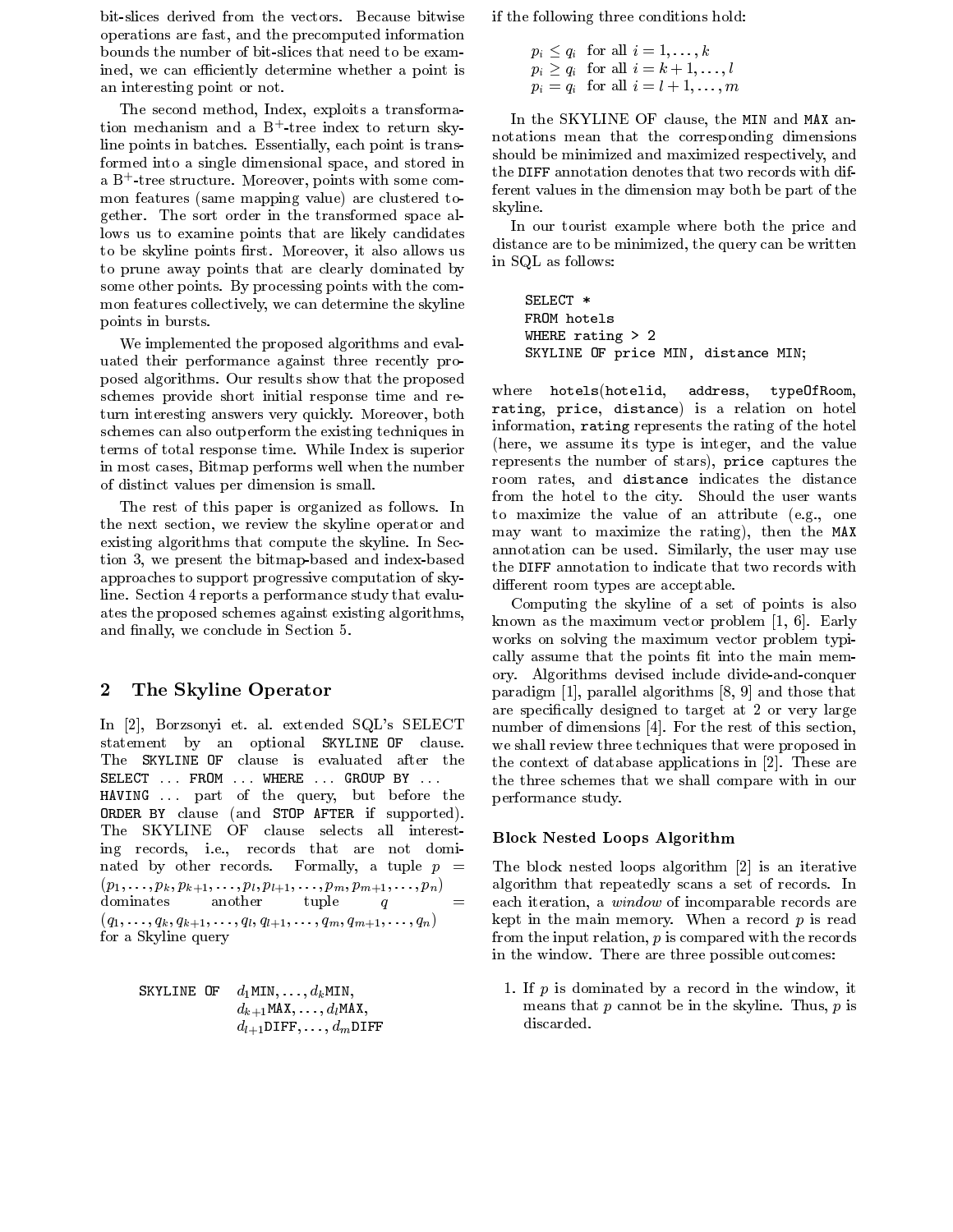- 2. If  $p$  dominates one or more records in the window, these records are eliminated (since they cannot be in the skyline), and  $p$  is inserted into the window.
- 3. If  $p$  is incomparable with all records in the window (i.e., it neither dominates nor being dominated), it is either inserted into the window if there is suf ficient room in the window, or written to a temporary file on disk.

At the end of each iteration, those records in thewindow that have been compared against all records that have been written out to the temporary file are certain to be in the skyline, and hence can be returned to the user (and removed from the window). In the next iteration, the algorithm will proceed in the same manner with the remaining records in the window and the records in the temporary file as the input relation.

One of the most expensive process in the algorithm is the time spent to compare a record with the records in the window. To speed up these comparisons, the records in the window are organized as a self-organizing list. When a record  $q$  of the window is found to dominate another record, then  $q$  is moved to the beginning of the window. In this way, records that are highly dominant will float to the top of the window, and subsequent input records will be compared against them first.

The algorithm clearly is not attractive in terms of producing fast initial response time as it requires at least one pass over the input relation before a setof points can be identied to be part of the skyline.

### Divide-and-Conquer Algorithm

In [2], Borzsonyi et. al. also extended the basic two way divide-and-conquer algorithm for computing skyline  $[1, 6]$  to m-way partitioning. The algorithm works as follows.

- Compute the  $\alpha$ -quantiles of a set of input points along a certain dimension  $d_p$ . Split the points into 3  $m$  partitions such that each partition fits in the memory. Let these partitions be  $P_1,\ldots,P_m$ .
- Compute the skyline  $S_i$  of partition  $P_i, 1 \leq i \leq m$ , using any known skyline computation algorithm.
- Compute the overall skyline as the result of merging the  $S_i$  pairwise. Within the merge operation, m-way partitioning is applied so that all sub-partitions can be merged in main memory. We note that the recursive applications of the  $m$ -way partitioning pick different dimensions for splitting. It is also interesting to note that some pairs of merging can be skipped as points within these pairs are already incomparable.

Like the nested-loops scheme, the divide-andconquer technique cannot produce skyline points progressively. Moreover, it is not expected to perform well for small memory systems, as it requires the partitions to be in-memory.

### Using B-trees

The computation of the skyline can also be facilitated by index structures. In [2], a method based on Btree was described. Assuming that each record has  $d$ dimensions and there is an index for every dimension, the skyline can be computed as follows.

- Scan all the indexes  $simultaneously$  to find the first match, i.e., the first record to be seen by all the indexes during the scan.
- The first match is definitely part of the skyline and can be returned immediately, providing a fast initial response.
- Scan the rest of the index entries of the first dimension's index. If the record has not been seen before (i.e., the index entries of this record in the other indexes have not been examined prior to the first match), it is definitely not in the skyline and can thus be eliminated. If any of the other indexes contain an index entry to this record prior to the first match, then the record may or may not be in the skyline. To determine whether it is in the skyline, an existing skyline computation algorithm can be applied.

A critical factor that will affect the performance of this algorithm is how fast the first match can be found. If a match is found late (which is likely to be the case for large number of dimensions), it will result in a high initial response time. Nevertheless, we can expect this algorithm to perform well in general, when the skyline is small and the first match can be found quickly.

## 3 Progressive Skyline Computation

In this section, we shall present the two proposed methods to compute skyline progressively. For pedagogical reasons, we shall assume that the database, D, contains  $|D|$  d-dimensional points. Moreover, we assume that the skyline operation involves all the d dimensions, and that dimension  $i$  has  $k_i$  distinct values,  $\frac{1}{1}$   $\frac{1}{1}$  iii denote the juncaii denote the juncaii denote the juncaii denote the juncaii denote the juncaii denote the juncaii denote the juncaii denote the juncaii denote the juncaii denote the juncaii denote ith dimension. Without loss of generality, we assume that  $p_{i1} > p_{i2} > \ldots > p_{ik_i}$ . In addition, we assume that the domain for all dimensions are the same and is in the range  $[0,1]$ . In presenting the proposed schemes, we shall also restrict our discussion to the MAX annotations only. In [10], we discuss how the schemes can be easily generalized to handle skyline queries involving fewer than d dimensions and other annotations (i.e., MIN and DIFF), as well as involving databases whose dimensions' domains are different.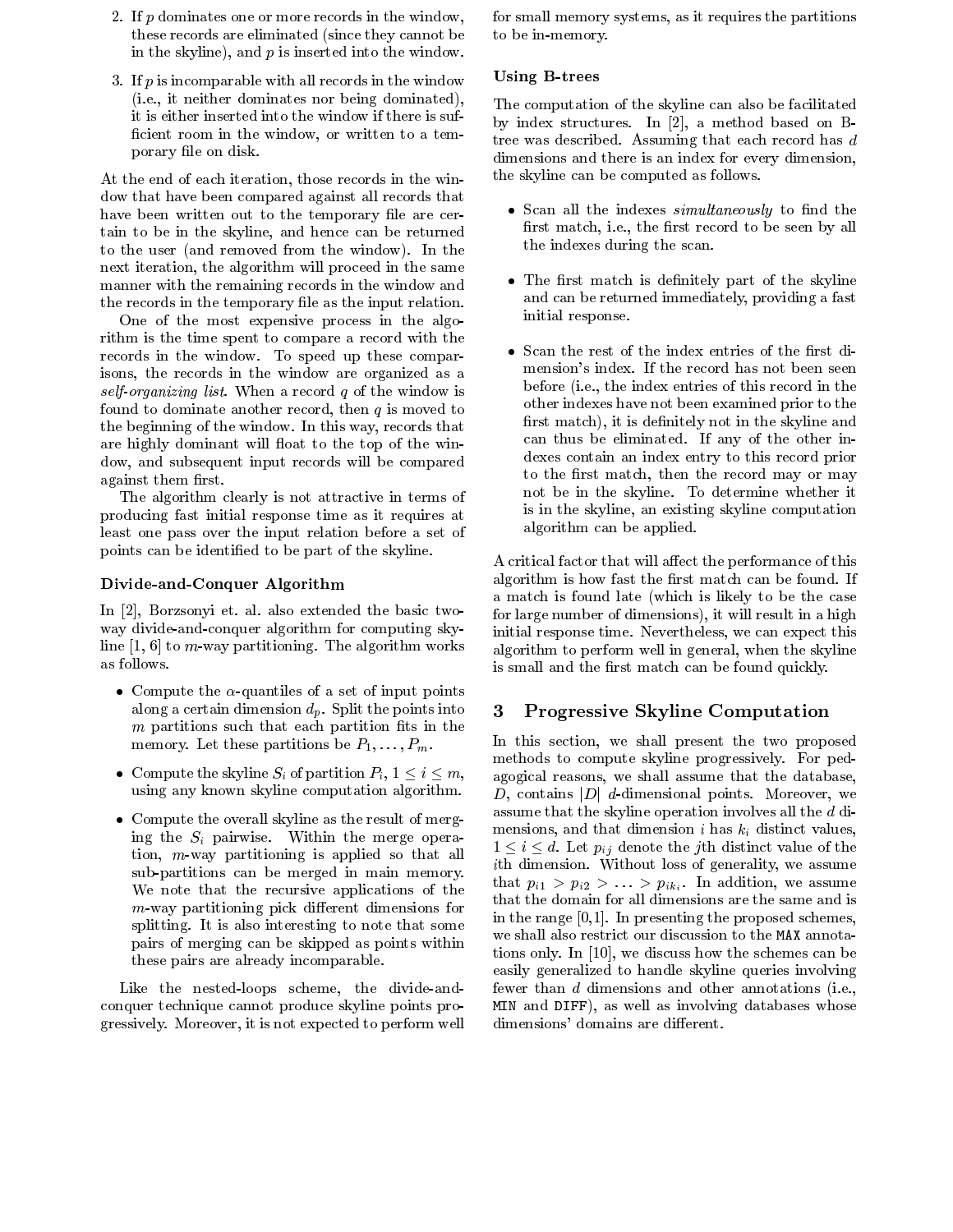### 3.1 Bitmap: A Bitmap-based Algorithm

To support progressive skyline computation, for each point examined, the Bitmap scheme asks the question: "Is this point dominated by another point?". The point is an interesting point if the answer is negative, and we can return it immediately. As such, the method is completely non-blocking, and the initial re- $($ a sponse time is short compared to existing schemes. Intuitively, to realize this, we need to examine all points in the database. We avoid this by exploiting a bitmap structure. Since bitwise operations are fast, we can efficiently determine whether a point is an interesting point or not.

A point  $x = (x_1, \ldots, x_d)$  in the database is represented as a  $m$ -bit vector as follows:

- $x_i$  is represented by  $k_i$  bits. Hence  $m = \sum_{j=1}^a k_j$ .  $n \text{th point } \text{l}$
- Let the j<sup>th</sup> bit correspond to  $p_{ij}$ . Note that since we are considering the MAX annotation, the first bit corresponds to  $p_{i1}$  (which corresponds to the largest value in thedimension), the second bit corresponds to  $p_{i2}$  (which corresponds to the second largest value), and so on. If  $x_i$  is the  $p_{ia}$ th distinct value of dimension  $i$ , then the  $k_i$  bits representing  $x_i$  are set as follows: bits 1 to  $q-1$  are set to 0, and bits q to  $k_i$  are set to 1.

Figure 1 shows an example. Here, we have a table containing four 3 dimensional data points (Figure 1a). The first dimension has 4 distinct values  $(4, 3, 2, 1)$ , the second dimension has 3 distinct values (3, 2, 1) and the third dimension has 2 distinct values (2, 1). Consider the second tuple (3 2 1). The value in its first dimension is 3, which is the second largest value. So, only the bit corresponding to 4 is set to 0, while the other bits are set to 1, resulting in thesequence 0111.Similarly, for the second dimension, its value is 2, and so only the bits corresponding to values larger than  $\theta$  than the corresponding dimension's value in x. 2 (in this case, only one of them which has value 3) will be set to 0, while the rest are set to 1. This leads to the sequence 011 in the second dimension for this tuple. Finally, using the same logic, the bit sequence corresponding to the third dimension of the tuple is 01. We note that the key property of this bitmap is that by looking at a bitofa vector, it tells us the values that a tuple is as good as or better than. For example, by looking at the bit sequence of tuple 2's first dimension (i.e.,  $0111$ ), bit 3 tells us that tuple 2's first dimension is as good as or better than 2.

For efficient computation, the array of vectors obtained from all points are transposed into an array of bit-slices, and the file is stored as slices.

Let  $BS_{ij}$  denote the bit-slice for the jth distinct value of the ith dimension. Now, we discuss how we determine whether a point  $x = (x_1, x_2, \ldots, x_d)$  is in the skyline:

|                 |        |               |                                        |   |          |          |   |  |                      |               |                | d3     |  |
|-----------------|--------|---------------|----------------------------------------|---|----------|----------|---|--|----------------------|---------------|----------------|--------|--|
| d1              |        | $d2 \quad d3$ |                                        | 4 | 3        | 2 1      |   |  | 3                    | 2             | $\blacksquare$ | 2      |  |
| 3               | 2      | 2<br>1        |                                        | 0 | $\Omega$ | $\theta$ | 1 |  | 0                    | $\theta$      |                |        |  |
| 4<br>2          | 1<br>3 | 2             |                                        | 0 | 1<br>1   |          |   |  | $\Omega$<br>$\Omega$ | 1<br>$\Omega$ |                | 0<br>0 |  |
|                 |        |               |                                        | 0 | 0        | 1        |   |  | 1                    | 1             |                |        |  |
| (a) Data points |        |               | (b) The corresponding bitmap structure |   |          |          |   |  |                      |               |                |        |  |

Figure 1: An example to illustrate the bitmap-based method.

- 1. Let  $A = BS_{1q_1} \& BS_{2q_2} \& \dots \& BS_{dq_d}$ where & represents the bitwise and operation, and  $x_i$  is the  $q_i$ th distinct value at dimension i. The result of this operation, bit-slice  $A$ , has the property that the nth bit is set to 1 if and only if the  $n<sup>th</sup>$  point has value in each dimension greater or equal to the value of the corresponding dimension in x.
- 2. Let  $B = BS_{1q_1-1} | BS_{2q_2-1} | ... | BS_{dq_d-1}$ where  $\parallel$  represents the bitwise  $or$  operation. In this step, we take the preceding bit-slice of  $BS_{iq_i}$ (which is corresponds to the smallest value that is larger than  $x_i$ ) and or them. If there is no preceding bit-slice for dimension i (i.e., when  $q_i$ ) corresponds to the first bit-slice), then the bitslice  $BS_{i0}$  is set to 0. The result of this operation, bit-slice  $B$ , has the property that the nth bit is set to 1 if and only if the nth point has some of its dimension's value greater than thevalue of the corresponding dimension in  $x$ .
- 3. Let  $C = A \& B$

The result of the operation,  $C$ , has the property that the nth bit is set to 1 if and only if the nth point has each dimension's value greater or equal to the corresponding dimension's value in  $x$  and some of its dimension's value is strictly greater Hence, we can conclude that the nth point dominates x. Conversely, if the resultant bit-slice has a value of zero, it tells us that there is NO such point in the database that dominates  $x$  and we can conclude that  $x$  is a skyline point.

Referring to our example, we now illustrate how to determine whether the second point (3, 2, 1) is in the skyline or not. First, we carry out the bitwise and operation:

$$
4 = 0110 \& 0101 \& 1111 = 0100
$$

Next, we carry out the bitwise or operation:

B = 0010 j <sup>0001</sup> j <sup>1001</sup> <sup>=</sup> <sup>1011</sup>

Finally, we carry out the bitwise and operation:

 $C = 0100 \& 1011 = 0000$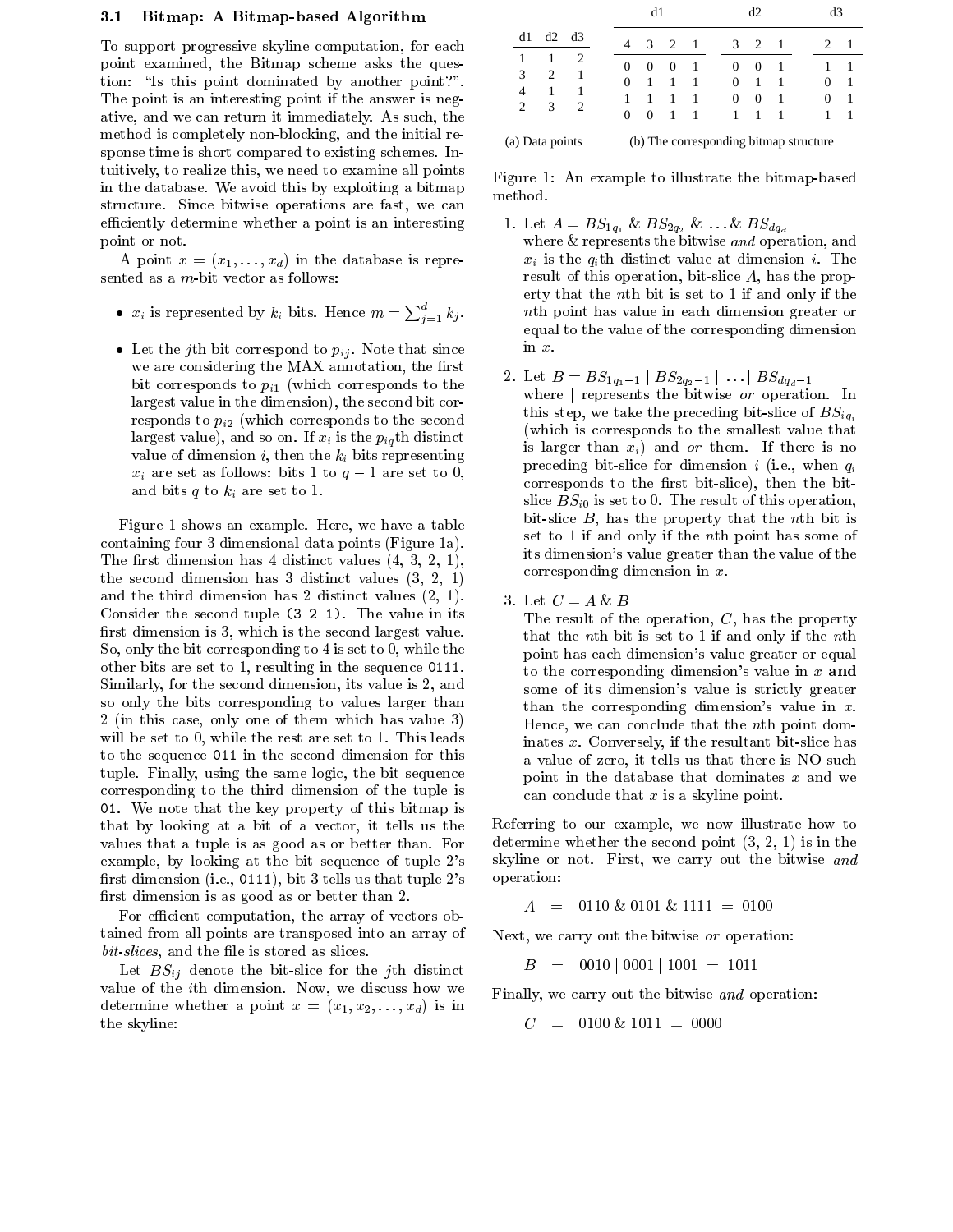Since the answer is zero, no points in the database dominates  $(3, 2, 1)$ . Thus,  $(3, 2, 1)$  is a skyline point. This example clearly shows that as each point is examined, we can determine easily whether it is a skyline point!

Figure 2 gives an algorithmic description of the proposed Bitmap technique. Routine BitSlice $(q_i, i)$  retrieves the bit-slice for the  $q_i$ th distinct value of the ith dimension. If the bit-slice does not exist, then  $BitSlice(q_i, i)$  returns 0. The algorithm starts by looping through each point  $x$  in the database. For each point in the database, the bit-slices for each dimension's value of  $x$  are first retrieved and bitwise and together (lines 3-5). Next, the preceding bit-slices for each dimension's value of  $x$  are retrieved if they exist. Subsequently, they are bitwise or (lines 6-8) together. Finally, a bitwise and operation is applied on the two resultant bit-slices and the results are checked (lines 9-11). If the result is zero, we can conclude that no points in the database dominates  $x$ , i.e.,  $x$  is an interesting point and we output x.

#### Algorithm Bitmap

1. for each point  $x = (x_1, x_2, \ldots, x_d)$  in the database 2. let  $x_i$  be the  $q_i$ th distinct value in dimension i 3.  $A \leftarrow BitSlice(q_1, 1)$ 4. for  $i = 2$  to d 5.  $A \leftarrow A \& Bitslice(q_i, i)$ 6.  $B \leftarrow BitSlice(q_1 - 1, 1)$ 7. for  $i = 2$  to  $d$ 8.  $B \leftarrow B | \text{BitSlice}(q_i - 1, i)$ 9.  $C \leftarrow A \& B$ 10. if  $C == 0$ 11. output x = 11. output x = 11. output x = 11. output x = 11. output x = 11. output x = 11. output x = 11. o

Figure 2: Bitmap-based algorithm.

#### $3.2$  Index: A B -tree-based Algorithm

The Index scheme exploits a transformation mechanism that maps high dimensional points into single dimensional space and a  $B + t$ ree structure to modes the  $\alpha_{A-1,1}$   $\alpha$ transformed points. The scheme works as follows. Let  $(x_1, x_2,...,x_d)$  be an arbitrary point. Recall that we have assumed that  $0 \leq x_j \leq 1, 1 \leq j \leq d$ . Let  $x_{max}$  be largest values among all the d dimensions of the data point. Let the corresponding dimension for  $x_{max}$  be  $d_{max}$ . The data point is mapped to y over a single dimensional space as follows

$$
y = d_{max} + x_{max} \tag{1} \tag{1} \quad \text{Piy OOKII}
$$

We note that the transformation actually organized the data space into different partitions based on the dimension which has the largest value, and provides an ordering within each partition. After the transformation, any single dimensional indexing structure can be used to index the transformed values. In this paper, we adopt the  $B_{\text{+}}$  -tree structure  $\vert 3 \vert$ . However, we assume that the B<sup>+</sup> -tree leaf nodes are linked to both theleft and right siblings [7]. Moreover, we assume that the high dimensional point is kept at the leaf nodes of the

We note that the transformation in Equation 1 is a special case of the more general transformation function used in  $iMinMax(\theta)$  [5]. This makes the proposed approach more attractive. First, B<sup>+</sup> -tree is readily available in all existing commercial database systems. Second, we are not advocating a transformation function that is specially tailored to skyline queries. Instead, as shown in  $[5, 11]$ , similar transformation function can be used to support range and nearest neighbour queries. This means that we only need one index structure to support all three types of queries! Before we present the algorithm for progressive skyline computation, we shall illustrate the idea with an example.

Example 1 Consider the example shown in Figure 3. Here, we only show the content of the partitions after the transformation (without showing the tree struc $ture)$ . Note that in the figure, each partition is sorted in non-ascending order of the maximum value in that dimension. This can be interpreted as scanning the partition from the last leaf node (and backward) within each partition. We note that we will need an additional pointer to the data record if there are other dimensions that are not indexed (i.e., not used in any skyline op eration).

| dimension 1     | dimension 2     | dimension 3     |
|-----------------|-----------------|-----------------|
| (0.9, 0.8, 0.6) | (0.7, 0.8, 0.5) | (0.1, 0.5, 0.9) |
| (0.9, 0.5, 0.7) | (0.5, 0.8, 0.6) | (0.8, 0.8, 0.9) |
| (0.9, 0.2, 0.1) | (0.6, 0.6, 0.6) | (0.7, 0.6, 0.9) |
| (0.8, 0.7, 0.7) | (0.5, 0.6, 0.6) | (0.2, 0.1, 0.9) |
|                 |                 |                 |
|                 |                 |                 |
| (0.2, 0.2, 0.2) | (0.3, 0.4, 0.2) | (0.3, 0.4, 0.5) |
| (0.2, 0.1, 0.1) | (0.2, 0.4, 0.1) | (0.2, 0.1, 0.3) |
| (0.1, 1.1, 0.1) | (0.1, 0.3, 0.2) | (0.2, 0.2, 0.3) |

Figure 3: An example for the index-based method.

We made the following interesting (and important) observations. First, we note that the interesting (and potentially dominant) points are largely at the top. In fact, we can identify some interesting points by simply looking at tuples with the largest values in each dimension. In our example, there are 7 tuples (3 from dimension 1, and 4 from dimension 3) that have the maximum value of 0.9 in some dimensions. Among them, it is clear that  $(0.8, 0.8, 0.9)$  in dimension 3 is in the skyline. This means that we can provide very fast initial response time to the user!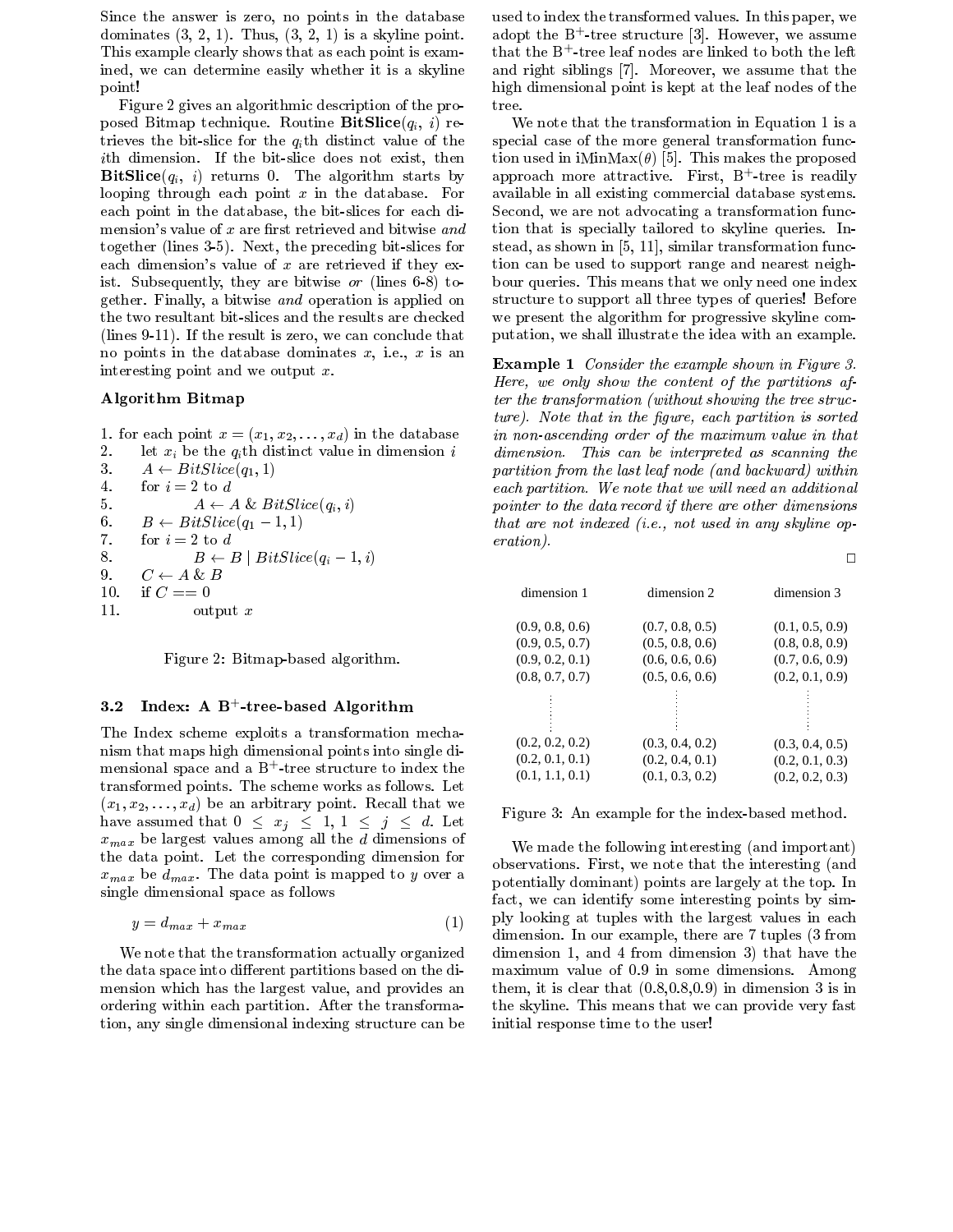Second, we can prune away some of the points easily without examining them. This follows from the fact that if the minimum value among all dimensions in a tuple is larger than the maximum value among all dimensions in another tuple, then the first tuple dominates the second. Clearly, the larger the minimum value is, the more records we can prune. In our example, clearly (0.8,0.8,0.9) dominates all tuples whose maximum value is smaller than 0.8. So, all such tuples need not be examined. Since the structure is organized in sorted order based on the maximum value, to remove them. This translates to saving in I/O cost, and is in contrast with existing algorithms that require the entire relation to be scanned at least once.

Third, in the worst case, we can apply existing techniques by scanning the leaf nodes. Even with this strategy, we can expect a gain over existing scheme, since only the dimensions are involved. Fourth, we can clearly optimize the internal structure by ordering the points with the same maximum value by the minimum values. Fifth, unlike sort-based algorithm which may require large main memory (as dominating points can be far apart), the proposed scheme (as  $\qquad 2.$ noted in the first point) will not suffer the same prob- $\frac{3}{6}$ . lem. As such, we expect the scheme to perform well  $\overline{4}$ . even with asmall amount of memory.

Some of the above observations can be summarized  $6.$ in the following results (Readers are referred to  $[10]$  7. for the proofs of these results). Theorem 1 says that  $\frac{1}{8}$ . some records can be pruned. Theorem 2 says that  $\frac{6}{9}$ . skyline points can be obtained from points with the  $\frac{5}{10}$ . largest value. Theorem 3 further showsthat if we were to examine records in descending order of the largest values, then we can find skyline points (from these  $\frac{12}{13}$ ) records) without considering those with smaller val $\frac{1}{14}$ . ues. Note that it is possible to have multiple records  $\frac{1}{15}$ . with the same transformed value, and so, the collec- $\frac{13}{16}$ . tion of records should be considered collectively when  $\frac{17}{17}$ . determining the skyline points.

**Theorem 1** Consider two points  $x = (x_1, x_2, \ldots, x_d)$  19.<br>and  $y = (y_1, y_2, \ldots, y_d)$  Let  $x = \max_d (x_i)$  20. and  $y = (y_1, y_2, \ldots, y_d)$ . Let  $x_{max} = max_{i=1}^d (x_i)$ , 20.  $x_{min} = \min_{i=1}^a (x_i)$ , and  $y_{max} = \max_{i=1}^a (y_i)$ . Let  $x_{min} = \frac{21}{20}$ . occurs at dimension  $d_{min}$ , and  $y_{max}$  occurs at dimen-<br>
sign d Then if  $x = y$  at deminates  $y = 23$ . sion  $d_{max}$ . Then, if  $x_{min} > y_{max}$ , x dominates y.  $\begin{array}{c} 23. \\ 24. \end{array}$ 

**Theorem 2** Let D be a database containing  $|D|$  d- 25.  $dimensional points. We define m as 26.$ 

$$
m=\max_{i=1}^{|D|}(\max_{j=1}^d x_{ij})
$$

where  $x_{ij}$  corresponds to the value of the jth dimension  $\begin{array}{c} 29. \\ 30. \end{array}$ of the ith point. We define  $M$  as follows

$$
M = \{(x_1, x_2, \dots, x_d) | (x_1, x_2, \dots, x_d) \in D \land \max_{i=1}^d x_i = m \}
$$
 Figure 4: Index-b

Let  $S_D$  be the skyline of D, and  $S_M$  be the skyline of M. Then,  $S_M \subseteq S_D$ .

**Theorem 3** Let  $D$  be a database containing  $|D|$  ddimensional points. Let there be k distinct values in the dimensions of the points in  $D$ . Let  $m_1$  denote the maximum value,  $m_2$  denote the second largest value, and so on, and finally,  $m_k$  denote the minimum value. Moreover, let us split the database D into k partitions,  $P_1,\ldots,P_k$ , such that

$$
P_i = \quad \{ (x_1,x_2,\ldots,x_d) |\\ (x_1,x_2,\ldots,x_d) \in D \land \max_{j=1}^d x_j = m_i \}
$$

this means that we do not need to examine the records<br>to remove them. This translates to saying in  $I/O_{\text{cost}}$   $P_i$ . Let us compute  $S_D$  by examining partitions in the Let  $S_D$  be the skyline of D, and  $S_i$  be the skyline of order  $P_1, P_2 \ldots, P_k$ . Then, when we are examining  $P_j$ , we can determine whether points in  $S_j$  are in  $S_D$ without having to look at  $P_{j+1},\ldots,P_k$ .

> We are now ready to look at the algorithm. Figure 4 shows the algorithmic description of the proposed index-based scheme. The algorithm is highly

#### Algorithm Index

for  $i = 1$  to d  $f_i \leftarrow \text{True}$  $t_i \leftarrow \text{traverseTreeMax(root}, i)$  $max_i \leftarrow \text{maxValue}(t_i)$ 5.  $min_i \leftarrow minValue(t_i)$ 0.  $mn \leftarrow \max_{i=1} m_i$  $\cdots$   $mx \leftarrow \max_{i=1} max_i$ for  $i = 1$  to d if  $mn > max_i$  $f_i \leftarrow$  False 11.  $j \leftarrow 1$ 12. S ; while there are some partitions to be searched for  $i = 1$  to d if  $max_i == mx$  $P_j \leftarrow t_i$  $S_i \leftarrow \emptyset$ 18.  $t_i \leftarrow \text{getNextLeftElement}(t_i)$ while  $(maxValue(t_i) == mx)$  $mn \leftarrow \max(mn, \minValue(t_i))$ 21.  $P_j \leftarrow P_j \cup t_i$  $t_i \leftarrow \text{getNextLeftElement}(t_i)$  $max_i \leftarrow \text{maxValue}(t_i)$  $S_i \leftarrow$ computePartitionSkyline $(P_i)$  $25.5$  Spin s Si  $\sim$  S) s such that  $\sim$  S) s such that  $\sim$  S) s such that  $\sim$  S) s such that  $\sim$  $j \leftarrow j + 1$ 21.  $mx \leftarrow \max_{i=1} max_i$ 28. for  $i = 1$  to  $d$ if  $mn > max_i$  $f_i \leftarrow$  False

Figure 4: Index-based skyline computation algorithm.

abstracted. We shall briefly discuss the routine and variables.  $f_i$  is a flag that indicates whether dimension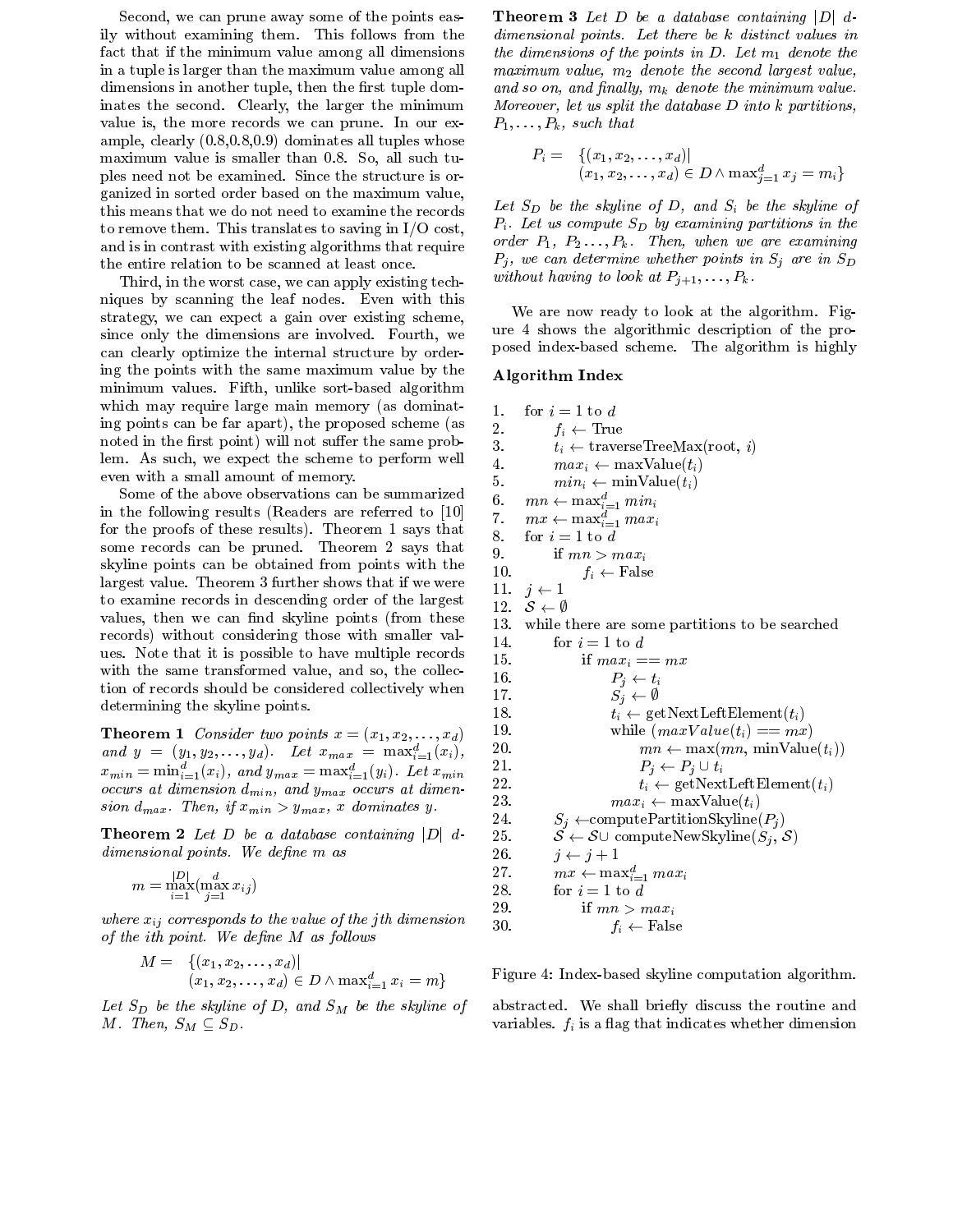i still needs to be searched. When  $f_i$  is set to False, it means that all subsequent records are dominated by some point, and so, partition i need not be searched any further. Routine  $maxValue(t)$  returns the maximum value among all dimensions of the tuple  $t$ . Similarly,  $\min$ Value(t) returns the minimum value among all dimensions of t. traverseTreeMax(root, $i$ ) is a routine that traverses the B+tree to obtain the tu- (feners ple with the largest value in dimension  $i$ . Routine  $getNextLeftElement(t)$  returns the left element of  $t$  (if the element is in the left sibling node, then the sibling node will have to be accessed first). Routine computePartitionSkyline $(P)$  computes the skyline for a set of points  $P$ . Any existing algorithms  $[2]$ can be used for the computation. In our implementation, we use the block nested loop algorithm. Routine computeNewSkyline( $S_j$ ,  $\mathcal{S}$ ) computes the new skyline points to be obtained from  $S_i$  and the current skyline points S. S. T. T. Note that the routine also returns also returns also returns also returns also retu these points to the user. It may also involve accessing the data records if not all dimensions are stored at the leaf nodes of the tree.

Steps 1-5 basically begins the search at the last element of each partition. In step 6, we essentially identify the threshold whereby records are guaranteed to be dominated. This is given by  $mn$ , the maximum value among all the minimum values in the dimensions of all seen records. Step 7 provides the value (stored in  $mx$ ) to identify the group of points whose maximum value among all dimensions must take on. Steps 8-10 do the first pruning to eliminate any partitions that need not be searched. Steps 11-30 proceed on to locate any skyline points as follows. Essentially, while there are more partitions to be searched (i.e., some partitions'  $f_i$  value is True), the search continues by picking the points that have the current maximum value equals to  $mx$  and storing them in a separate partition  $P_j$  (steps 14-23). At the same time,  $mn$  is updated to reflect the maximum value among all the minimum values of the points examined so far. A higher value will result in fewer partitions that need to be searched subsequently. Next, the skyline of the points in the new partition,  $P_j$  is determined (step 24). This new set of skyline points are then compared with the skyline points found so far because some of these new skyline points may be dominated by the current list of skyline points (step 25). Finally, the threshold is updated and more dimensions may be eliminated as a result (steps 26-30). The process repeats itself by looking for the next group of points to examine.

### 4 A Performance Study

To evaluate the effectiveness of our proposed skyline algorithms, we conducted an extensive set of experiments. This section reports the experimental setup and some representative results. For a more complete set of experiments and results, please see [10].

### 4.1 Experimental Setup

All the experiments are carried out on a Pentium III PC with a 866 MHz processor and 128 MB of main memory running the Linux operating system. All algorithms are implemented in C or C++.

### Generating the databases

The databases used in all our experiments are generated in a similar way as described in [2]. Each database contains 100000 tuples, each of size 100 bytes. Each tuple has  $d$  dimensions and one "bulk" attribute that is packed with garbage characters to ensure the tuple is 100 bytes long. However, we differ from  $[2]$  in that we use integers instead of doubles. We modified the generator used in  $[2]$  to generate integers in the range of [1, 100] for our experiments. Three types of databases are generated: (1) Independent where the attribute values of the tuples are generated using an uniform distribution; (2) Correlated which contain tuples whose attribute values are good in one dimension and are also good in other dimensions; (3) Anti-correlated which contain tuples whose attribute values are good in one dimension but are bad in one or allof the other dimensions.

Figure 5 shows the sizes of the skylines for different types of databases using different dimensions. From the figure, we observe that the number of skyline points increases as the number of dimensions increases. It is interesting to note that these values are similar to [2] despite the fact that we are using only distinct integer values for the dimensions. An exception is for a 2 dimensional correlated database where a higher number of equivalent skyline points happened to be generated. Furthermore, we can also see that the size of the skyline for correlated databases is fairly small while it is fairly large for anti-correlated databases, with independent databases somewhere in between. For simplicity, all the skyline queries used in our ex-

| Dimension | Correlated | Independ- | $\rm Anti$ |  |
|-----------|------------|-----------|------------|--|
|           |            | ent       | Correlated |  |
| 2         | 17         | 9         | 35         |  |
| 3         | 3          | 15        | 397        |  |
| 4         | 6          | 127       | 2790       |  |
| 5         |            | 347       | 10240      |  |
| 6         | 36         | 1328      | 22716      |  |
| ד         | 61         | 2831      | 38117      |  |
| 8         | 101        | 7918      | 51719      |  |
| 9         | 185        | 13223     | 63782      |  |
| 10        | 215        | 22367     | 73200      |  |

Figure 5: Skyline sizes

periments look for tuples that have high values in all d dimensions i.e., the MAX annotation.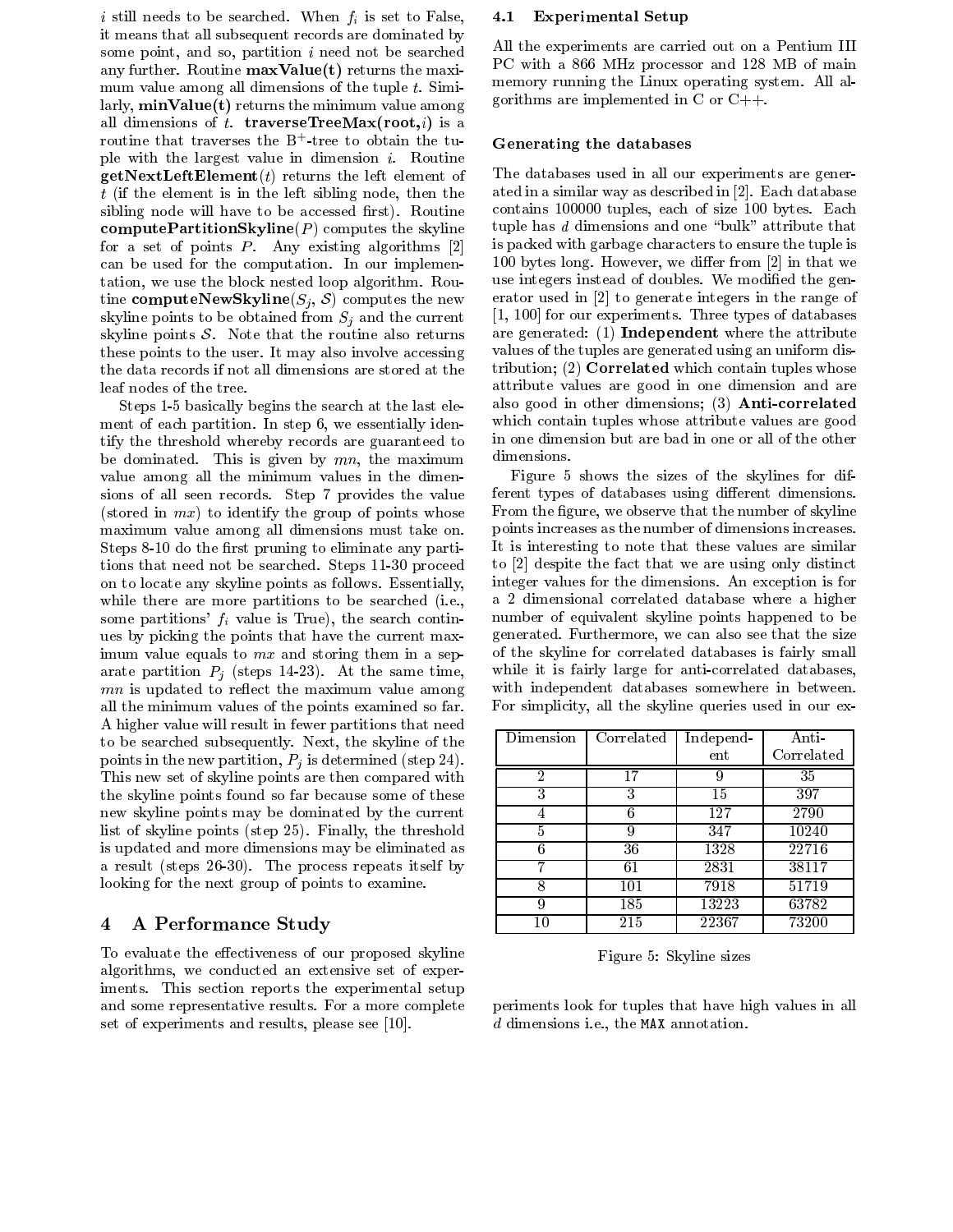

Figure 6: Actual runtime.

### 4.2 Experimental Results

We describe the results of our experiments in this subsection. We implemented the proposed Bitmap scheme (denoted Bitmap) and the Index scheme (denoted Index). In the current implementation, we enhanced both the schemes by keeping as many of the skyline points found during processing in memory as possible. Hence, before the bitmap or index is used, the input tuple is checked against the current list of skyline tuples and will be eliminated if any of these skyline tuples dominates it. As comparisons, we also implemented the three algorithms proposed in  $[2]$ : the block nested loop algorithm where the window is organized as a self-organizing list (denoted BNL), the M-way divide and conquer algorithm (denoted DC), and the B-tree-based scheme (denoted BTree). For BTree, we employ the block nested loop algorithm for cases where it is not possible to determine a skyline point solely through the index.

### 4.2.1 Experiment 1: Comparing the overall runtime performance

In this experiment, we examine the total amount of time needed by each algorithm to find the skyline. We compare the time taken for each type of database using tuples of dimensions 2, 5, 8 and 10 while maintaining 1 MB of main memory throughout the experiments. Figure 6 shows the results of the experiment.

Figure 6a shows the runtime performance for correlated databases. We observed that both BNL and Index perform better than therest of the algorithms. This is because the number of skyline points in correlated databases is small. As a result, most of the skyline points can fit into the window in BNL, help- $4.2.2$ ing to eliminate many subsequent tuples. For Index, a small skyline results in fewer leaf nodes to be scanned, reducing the time taken signicantly. On the other hand, DC and Bitmap are not favorable because the overheads arising from doing the merging in DC and loading the bitmaps in Bitmap are signicant com-

pared to the processing time. For BTree, it is only good when the number of dimensions is small because the first match can be determined quickly in low dimensions.

A different scenario arises for anti-correlated databases (Figure 6b). BNL now performs badly for high dimensions  $(> 5)$ . This result is consistent with the study done in [2]. On the other hand, our Index scheme not only performs well throughout, but is able to outperform BNL by a wide margin when the skyline size is large. This is because most of the time, the indexes are sufficient to eliminate a large number of tuples without retrieving the actual tuples, thereby reducing a substantial amount of runtime. As for BTree, its results is bad throughout. This is inevitable as the attribute values of all dimensions in an anti-correlated database are fairly far apart, thus incurring a high search cost for the first match.

Figure 6c shows the runtime performance for independent databases of various dimensions. From the figure, we can see that Index remains the best while Bitmap's performance decreases because it has to access the bitmaps more frequently as fewer skyline points are found and kept in memory. The performance of the rest of the algorithms remain relatively unchanged compared to using anti-correlated databases except that they took shorter time due to a smaller number of skyline points.

From the results, we can draw the following conclusions. First, our Index scheme is superior than the rest of the algorithms in terms of overall runtime. Second, the Bitmap scheme performs well when the number of dimensions is small.

### Experiment 2: Comparing percentage of answers returned at intervals

In this experiment, we examine the performance of the algorithms in terms of how fast answers are returned progressively. Like the previous experiment, we tested the algorithms using different types of databases and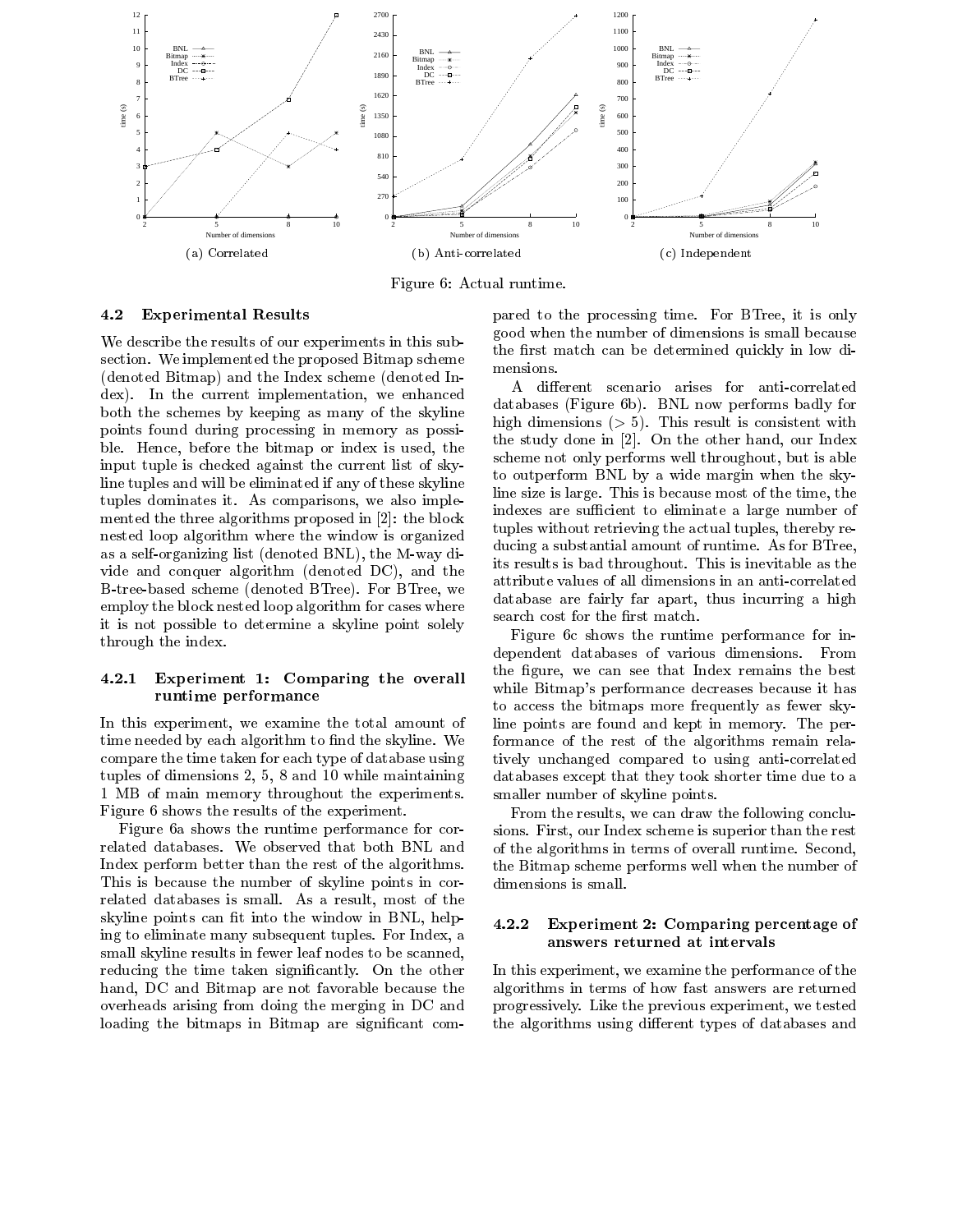varying the number of dimensions used while maintaining a buffer size of 1 MB. However, besides keeping track of the overall runtime, we also recorded thetime taken for each algorithm to output 20%, 40%, 60%, 80% and 100% of the answers. For brevity, we only show the results for the different types of databases at dimension 5(Figure 7).

Figure 7a shows the results for anti-correlated databases. From the results, several observations can be made. First, both Bitmap and Index can produce tuples much faster than the other algorithms. In fact, the first tuple from Bitmap and Index is almost instantaneous! This clearly illustrates that both our schemes can progressively compute skyline points much faster than the other algorithms. In particular, our Index scheme is the most efficient compared to the rest. Second, DC remains constant for all dimensions because it can only start producing tuples when it completes its execution. BNL, on the other hand, can start producing tuples after the first iteration when all tuples in the database have been examined. Third, although BTree can produce the first tuple much faster than BNL for high dimensions, it is still slow compared to Bitmap and Index. Furthermore, its performance degrades rapidly, making it an undesirable option for progressive computation.

For correlated databases (Figure 7b), BNL, BTree and Index perform better that DC and Bitmap. Recall that correlated databases have fewer skyline points and this is advantageous to BNL, Index and BTree. Bitmap and DC, however, are much slower due to the overheads involved.

Figure 7c shows the results for independent databases. The relative performance of the various schemes is similar to the results on anti-correlated databases. The main difference is that BNL and DC have improved due to smaller number of skyline points. However, we note that both Bitmap and Index are still able to produce the first few tuples fairly quickly. Other experiments reported in [10] showed that Bitmap and Index perform even better for larger number of dimensions.

In summary, we believe that both Bitmap and Index are useful for progressive skyline computation. In particular, the performance of Index and its robustness to different types of databases of varying dimensions makes it an even more attractive option.

### 4.2.3 Experiment 3: Effect of buffer size

This experiment analyzes the effect of buffer space on the various algorithms using an anti-correlated 5 dimensional database. We varied the size of the mainmemory buffers from 100 KB to 10 MB. We omit the results for BTree because prior results have already shown that it performs badly for this situation. Figure 8 shows the results when the buffer size is varied. From Figure 8, we can see that as the buffer increases



Figure 8: Varying the size of the buffer (anti-correlated database, 5 dimensions)

from 0.1 MB to 10 MB, DC's performance improves while BNL's performance degrades. Both results are consistent with [2]. On the other hand, the performance of Bitmap and Index remain fairly consistent. Although Bitmap can load more bitmaps into memory with a larger buffer, the overheads from loading and processing the bitmaps remain signicant (due to the size of each bitmap). Hence, Bitmap only improves marginally. For Index, although the increase in memory results in more processing time (because more skyline points are now held in memory), we note that this effect is minimal, making Index a feasible option whether the memory is scarce or not.

### 4.2.4 Experiment 4: Effect of number of distinct values per dimension

In this experiment, we varied the number of distinct values each dimension of a tuple can take using an anti-correlated database of dimension 5and 1MB of main memory. We do not consider BTree since it is expected to perform badly. For completeness, we included the results where the number of distinct values is 100000 for BNL, Index and DC (we omit Bitmap for this case as it is expected to perform badly in this situation). Figure 9 shows the results of this experiment. From the results, we can see that as the number of distinct values increases, the performance of BNL and Bitmap become worse while the response times of DC and Index just increase slightly. First, when the number of distinct values is small, the number of skyline points decreases. This enables BNL to perform better than the rest. On the other hand, Index now has to process larger partitions, thereby incurring a runtime penalty. DC remains fairly consistent as it is independent of the number of distinct values in the datasets. Finally, Bitmap does not perform as well as we have expected although the runtime has reduced signicantly. However, we can expect the performance of Bitmap to improve for even smaller sets of distinct values.